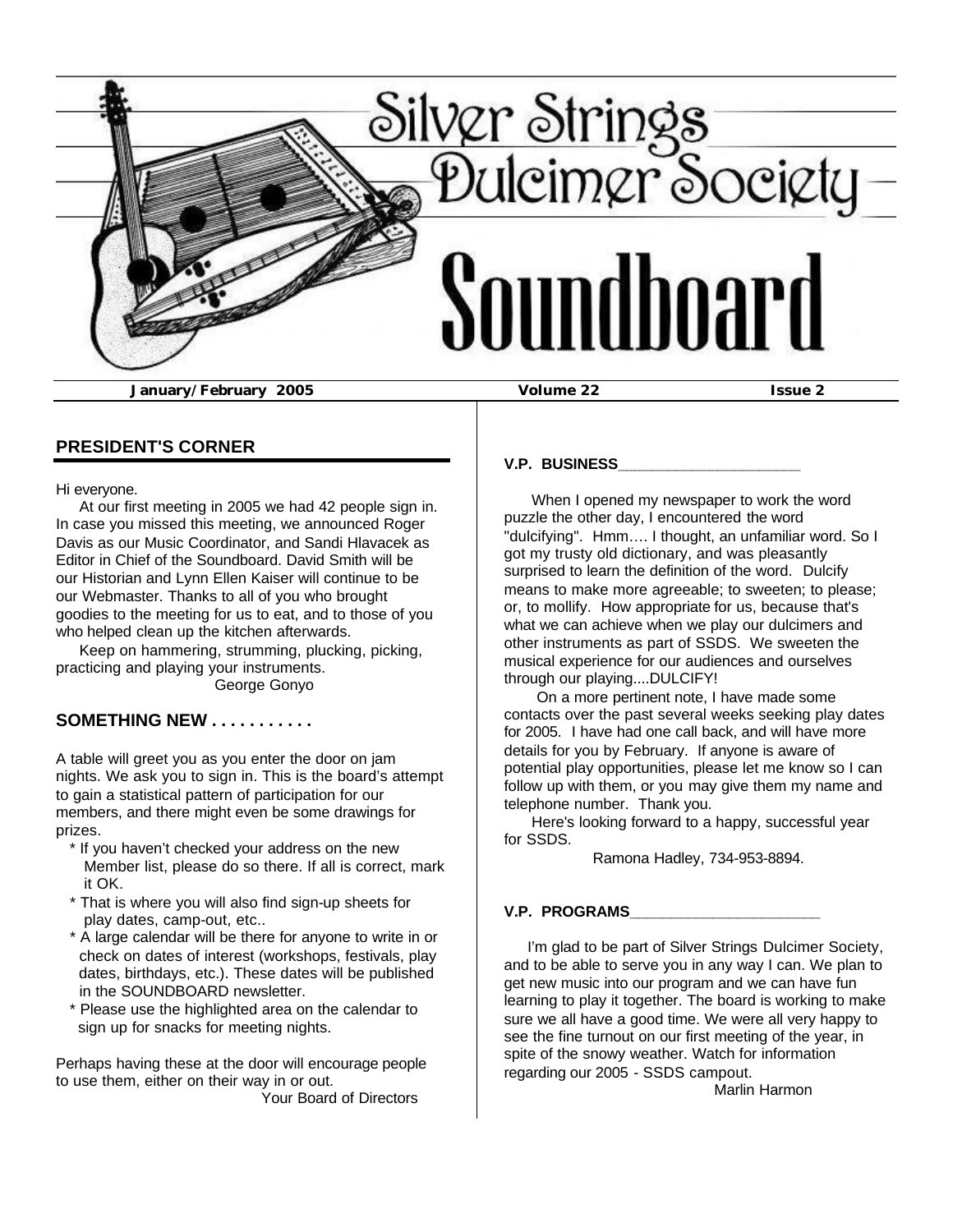### **TREASURER'S NOTES\_\_\_\_\_\_\_\_\_\_\_\_\_\_\_\_\_\_\_\_\_**

 I look forward to serving as your treasurer for the coming year. I offer expertise gained from years of service to other organizations and running my own business. A year-end financial report will be available at the next 2 meetings. A monthly report will be available at the meetings, and a quarterly report will be published in the SOUNDBOARD. This is your money.

 After reviewing past bank statements, I have recommended that we change banking institutions to one with no monthly fees. (This will eliminate \$120 per year expenses.) I will choose a bank with many branches, for convenience of future treasurers.

 In the coming weeks, we will pursue the benefits of changing our corporation charter. Currently, SSDS is chartered as a Member Managed LLC (Limited Liability Corp.). A simpler charter, such as a 501-C7 tax exempted corporation for a membership club or organization may be more appropriate. There is no tax liability till we pass \$20,000 income. Charitable donations are not deductible, by a donor. We operate under a set of by-laws (corporation) rather than an operating agreement (LLC). Our by-laws will require a couple of changes. We will keep you informed regarding the progress.

 Now, for some operating requests. **If you want reimbursement for an SSDS expense, you must provide a receipt.** Expenses will be paid by check. For payment, please call or E-mail me with your information prior to a meeting, so I can have it ready for you. That way, we can all play more music. Thank you ! Bob Hlavacek

#### **FROM YOUR EDITOR\_\_\_\_\_\_\_\_\_\_\_\_\_\_\_\_\_\_\_**

 The new board did not think it appropriate to publish articles before they officially took office. Due to miscommunication, a blank "January" newsletter was prematurely published and posted on the website in mid-December. Rather than publish an extra issue at extra expense, we will call this the "January / February" issue. I apologize for any confusion.

 Changes are here for your SOUNDBOARD. Articles will be of interest to the group. Schedules printed will be for Silver Strings activities and concert, festival or workshop opportunities only. Members are invited to submit a website address for their group. I encourage you to submit poems, articles regarding history of instruments or music, notes of happenings in the lives of our members (birthdays, anniversaries, loss in their immediate family, etc.), quotable quotes, and other interesting items.

 **Send all articles to your Soundboard editor :**  Sandi Hlavacek… 734-663-7974 5598 Dixboro Rd. Ann Arbor, 48103 datadoc@sbcglobal.net

#### **YOUR SECRETARY SPEAKS \_\_\_\_\_\_\_\_\_\_\_\_\_\_\_\_**

Thank you all for voting me into office ! I look forward to being a part of Silver Strings board. I also look forward to getting to know all of you a little better than I do now. There are two things I want to do…make sure each of us has a good time, and see that all visitors are helped to feel welcome. There is nothing I like better than meeting new people. See you at the next meeting !

**Carol** Carol Carol Carol Carol Carol Carol

#### **Board minutes. . . . .**

The meeting was called to order, George Gonyo, Carol & Marlin Harmon, Ramona and Steve Hadley, Bob & Sandi Hlavacek were present.

Topics for discussion were :

- ?? Roger Davis is now our music coordinator.
- ?? Sandi Hlavacek will be the Editor in chief for the newsletter.
- ?? There will be another annual camp-out, June 17- 19 (Fathers' Day weekend). Marlin & Carol Harmon will lead the plans.
- ?? There are 2 classifications of music… one, we can freely share music and play for fun (that is why a method of writing music was devised). The other, we need written permission to "play for pay" (play dates and recordings). "Tamlin" can go on the latter list.
- ?? Bob made suggestions for changes in handling the finances. Board was in agreement. (See treasurer's notes.)
- ?? We will ask the membership to inform us about upcoming festivals and other events we might not be aware of.

Our heartfelt thanks to Karl Malwitz for his great service as past editor of the SOUNDBOARD newsletter. He has chosen to sit back this year, but perhaps we can talk him into helping with some special projects coming up.

 **Deadline to submit all articles** for SOUNDBOARD newsletter **is the 20th of each month**. The new newsletter will be posted on the website on the last day of the month (30<sup>th</sup>-31<sup>st</sup>). Printed newsletters will be available at the first meeting of each month. We will not mail out copies to everyone who is absent (except this time, to inform of new policies). Extras will be available on file for pick-up at your convenience. We do know there are special circumstances which require mailing, (if that is you, let Sandi know). We would like to minimize postage.

We believe, for the most part, anyone really interested in what's going on will come to (at least) an occasional meeting.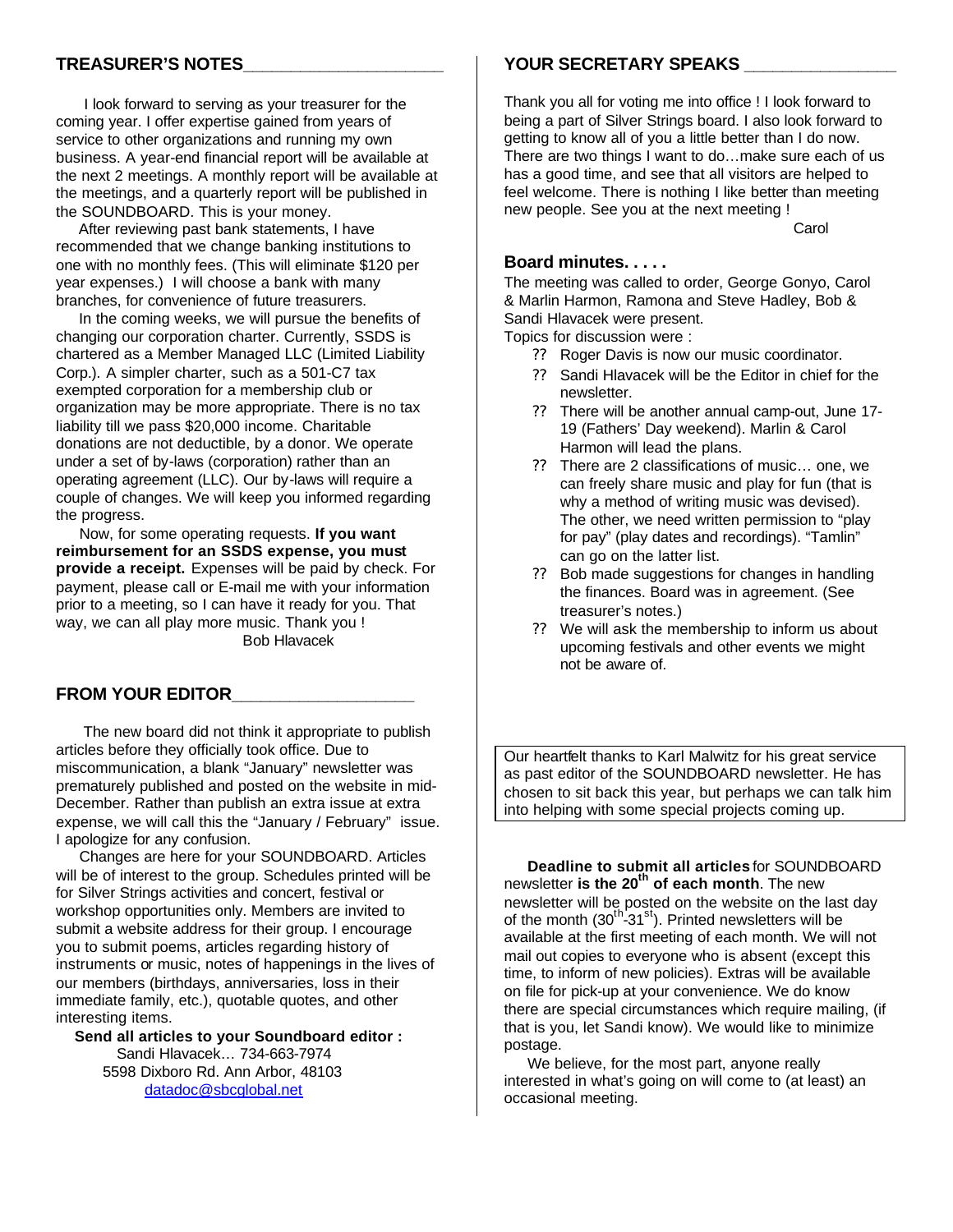## **2005Silver Strings Dulcimer Society Repertoire**

| C      | Alabama Jubilee                                       |
|--------|-------------------------------------------------------|
| G<br>D | <b>Amazing Grace</b><br>Amelia                        |
| D      | Angleworm Wiggle                                      |
| G      | <b>Angel Dance</b>                                    |
| D      | Ashgrove                                              |
| D      | <b>Ashoken Farerwell</b>                              |
| G      | <b>Battle Hymn of the Republic</b>                    |
| D      | <b>Beaumont Rag</b>                                   |
| Am     | <b>Bei Mier Bist Du Schein</b>                        |
| G      | <b>Bellman's Rag</b>                                  |
| Ć      | <b>Black Velvet Waltz</b>                             |
| G      | <b>Blackberry Blossom</b>                             |
| D      | <b>Bonaparte Crossing the Rhir</b>                    |
| G      | Cabri Waltz                                           |
| G      | Captain O'Kane                                        |
| Am     | Cello                                                 |
| G      | <b>Cheroke Shuffle</b>                                |
| D      | <b>Chinese Breakdown</b>                              |
| Am     | <b>Cold Frosty Morn</b>                               |
| G<br>G | <b>Columbus Stockade Blues</b><br><b>Dancing Bear</b> |
| G      | Davy Davy Knick Knack                                 |
| D      | Dennis Murphy's Polka                                 |
| G      | Down Yonder                                           |
| Em     | <b>Drunken Sailor</b>                                 |
| G      | Dusty Bob's Jig                                       |
| G      | <b>Eddie's Reel</b>                                   |
| G      | <b>Fanny Power (Pour)</b>                             |
| G      | <b>Farewell to Whisky</b>                             |
| D      | <b>Festival Rag</b>                                   |
| C      | <b>Five Foot Two</b>                                  |
| D      | <b>Flight of the Haggis</b>                           |
| D      | <b>Flop Eared Mule</b>                                |
| G<br>D | <b>Flowers of Edinburgh</b>                           |
| D      | <b>Full Moon Jig</b><br><b>Gaspe Reel</b>             |
| D/G    | <b>Golden Slippers</b>                                |
| G      | <b>Grandfather's Clock</b>                            |
| D      | <b>Harvest Home</b>                                   |
| D      | <b>Hey Polka</b>                                      |
| G      | <b>Hundred Pipers</b>                                 |
| G      | I'll Fly Away                                         |
| G      | In the Garden                                         |
| G      | Irish Washerwoman                                     |
| G      | It's a Small World                                    |
| G      | Jamie Allen                                           |
| G      | <b>January Waltz</b>                                  |
| D<br>D | Jenny Lind Polka                                      |
| A      | John Ryan's Polka<br><b>Joys of Quebec</b>            |
| G/C    | <b>Just Because</b>                                   |
|        | Am Katushka                                           |
| C      | <b>Kentucky Waltz</b>                                 |
| D      | Kesh Jig                                              |
| G      | Let me Call You Sweetheart                            |
| D      | Liberty                                               |

**Rhine** 

- **D Little Judique**
- **G When You & I Were Young**
- **"Maggie"**
- **D/A Maple Sugar G March of St. Timothy Am Metsakukkia D Midnight on the Water D Mississippi Sawyer Em Missouri Am Moscow Nights My Little Girl G My Wild Irish Rose G Nail That Catfish to a Tree D Nancy G Nearer My God to Thee D Nelly Bly G Never on Sunday G Off to California G Old Joe Clark D Over the Waterfall G Painters' Polka G Pays de Haut D Peek-A-Boo Waltz D Petronella D Possum up a Gum Stump G Puncheon Floor D Ragtime Annie G Rakes of Mallow G Red Apple Rag G Red River Valley G Red Wing Em Riding on a Load of Hay D Road to Boston D Road to Lisdoonvarna D Rochester Schottische G Rock of Ages Sandy River Belle Em Scollay's Reel G Seneca Square Dance Mountain G Shoes and Stockings G Silver and Gold D Simple Gifts G Sligo Fancy D Smash the Windows G Snow Deer D Soldier's Joy G Southwind Stan's Hambo Em Swallowtail Jig D Sweet Hour of Prayer G Takes Two to Tango Em Tamlin C Tennesee Waltz**
- 
- 
- **G Tick Tock Polka**
- **D Turkey in the Straw**
- **D Viola's Schottische**
- 
- 
- 
- **Home**
- **D Whiskey Before Breakfast**
- **Wildwood Flower**
- 
- **G Young Jane D Young Roddy McCorley**

## **SSDS Performance List 2005**

| D                          | Ashoken Farewell              | $2$<br>3<br>3<br>3<br>3<br>2<br>3<br>/3                                   |
|----------------------------|-------------------------------|---------------------------------------------------------------------------|
| G                          | Battle Hymn of Republic       |                                                                           |
| D                          | <b>Beaumont Rag</b>           |                                                                           |
| Am                         | Bei Mier Bist du Schein       |                                                                           |
| G<br>C<br>G/D<br>-         | Bellman's Jig                 |                                                                           |
|                            | <b>Black Velvet Waltz</b>     |                                                                           |
|                            | Nail Catfish / Angleworm      |                                                                           |
|                            | Chinese / Nelly Bly           | 3/3                                                                       |
| D/D<br>G<br>G<br>X         | Columbus Stockade             | 4                                                                         |
|                            | Down Yonder                   | 3                                                                         |
|                            | <b>Endless Medley</b>         |                                                                           |
|                            | Ragtime Annie<br>2D           |                                                                           |
|                            | Soldier's Joy                 | 2D                                                                        |
|                            | <b>Golden Slippers</b>        | 2D/2G                                                                     |
| D                          | Fanny Power                   | $\overline{c}$                                                            |
|                            | <b>Festival Rag</b>           |                                                                           |
|                            | Five Foot Two                 |                                                                           |
|                            | Flight of the Haggis          |                                                                           |
|                            | <b>Harvest Home</b>           |                                                                           |
|                            | <b>Hey Polka</b>              |                                                                           |
|                            | Irish Washerwoman             |                                                                           |
|                            | John Ryan's Polka             | $34324$<br>$434$                                                          |
| A                          | Joys of Quebec                | 3<br>$3^{3^{1^{1^{1^{1^{1^{3^{1^{3^{1^{3^{3^{3^{3^{3^{2^{2}}}}}}}}}}}}}}$ |
| Am                         | Katushka                      |                                                                           |
| g<br>D/A                   | Maggie                        |                                                                           |
|                            | Maple Sugar                   |                                                                           |
|                            | Old Joe Clark                 |                                                                           |
| G<br>D<br>G<br>G<br>G<br>G | Over the Waterfall            |                                                                           |
|                            | Painter's Polka               |                                                                           |
|                            | Peek-A-Boo Waltz              |                                                                           |
|                            | Red Apple Rag                 |                                                                           |
|                            | Redwing / Snowdeer            |                                                                           |
|                            | Lisdoonvarna / Riding Hay 2/2 |                                                                           |
|                            | Roddy McCorley                |                                                                           |
|                            | Silver & Gold 2-step          |                                                                           |
|                            | Southwind                     |                                                                           |
| Em<br>DGGCCGDG<br>DG       | Ten strike                    | $\begin{array}{c}\n4 & 3 \\ 3 & 3 \\ 2 & 3\n\end{array}$                  |
|                            | <b>Tennessee Waltz</b>        |                                                                           |
|                            | <b>Tick Tock Polka</b>        |                                                                           |
|                            | Viola's Schottische           |                                                                           |
|                            | Westphalia                    |                                                                           |

D Whiskey B4 Breakfast 3

- - **G She'll be Comin 'Round the**

- **C Tenstrike**
- 
- 
- 
- **G Westphalia Waltz**
- **G What a Friend We Have in Jesus**
- **Am When Johnny Comes Marching**
-